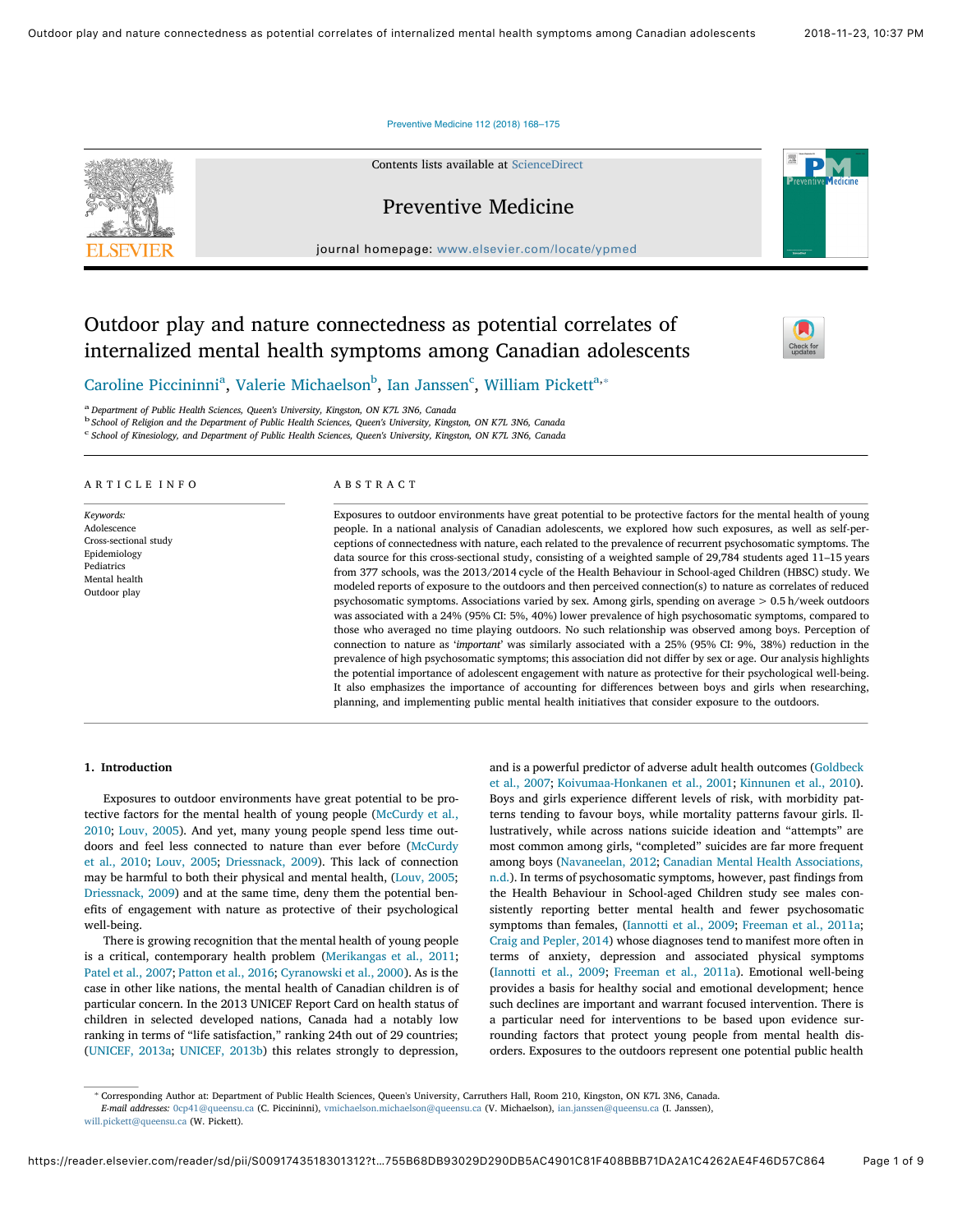https://doi.org/10.1016/j.ypmed.2018.04.020 Received 7 October 2017; Received in revised form 2 April 2018; Accepted 15 April 2018

Available online 18 April 2018

0091-7435/ © 2018 The Authors. Published by Elsevier Inc. This is an open access article under the CC BY-NC-ND license (http://creativecommons.org/licenses/BY-NC-ND/4.0/).

# C. Piccininni et al. Preventive Medicine 112 (2018) 168–175

strategy that may be protective, accessible, and affordable for many adolescent populations.

Despite growing interest in the potential psychological benefits of nature, ([Munoz,](#page-6-0) 2009) few large-scale studies of children have examined this topic. Most existing studies have focused on adult populations and have assessed exposure to natural environments through quantification of natural space in participants' neighborhoods ([Huynh](#page-6-0) et al., [2013](#page-6-0); Kytta et al., [2012;](#page-6-0) Maas et al., [2009a;](#page-6-0) van den [Berg](#page-7-0) et al., [2015](#page-7-0); de [Vries](#page-6-0) et al., 2003; [Corraliza](#page-6-0) et al., 2012). Amounts of public natural space in residential environments have been weakly related to positive emotional well-being after controlling for family, peer, and other contextual factors [\(Huynh](#page-6-0) et al., 2013). The potential mental health benefits of contact with and feelings towards nature, which are more proximal variables and take into account youth's own perceptions, have not been quantified on a population basis. Interaction with nature could have unique psychological benefits for young people; specifically, this population may derive additional benefits in terms of opportunities for play, learning about risks, and becoming comfortable with being exposed to natural environments ([Munoz,](#page-6-0) 2009; [O'Brien,](#page-6-0) 2005). Such mechanisms may serve as protective factors for mental health.

We had a unique opportunity to conduct a large and nationally representative cross-sectional epidemiologic study in order to address this gap in the adolescent health literature. Our aims were to explore how outdoor play and perceived importance of nature connectedness related to the prevalence of psychosomatic symptoms, one indicator of poor mental health ([Boyce](#page-6-0) et al., 2008). Based on the potential for interventions involving intentional exposure to nature among boys and girls of various ages, [\(Barton](#page-5-0) and Pretty, 2010; [Barton](#page-5-0) et al., 2016) an additional objective was to identify whether these associations differed by sex and age.

### 2. Methods

#### 2.1. Data source and study sample

Data collected as part of the 2013/2014 cycle of the Canadian Health Behaviour in School-aged Children (HBSC) study were used. HBSC is a cross-sectional survey administered every four years to gather information on the health (physical, social, emotional, and spiritual domains) of adolescents aged 11 to 15 years [\(Currie](#page-6-0) et al., 2009). Multistage cluster sampling is used, in which students are nested within classrooms, which in turn are nested within schools, school boards, then provinces and territories. In 2013/2014, the weighted Canadian sample included 29,784 students from 377 schools across the country. This sample was considered representative of public school students ( $> 93\%$ of the population) (Van Pelt et al., [2015\)](#page-7-0) based on language (English, French, Inuktitut), school board type (public, separate), size of the surrounding community (urban-rural continuum), and geographic location. A 77% participation rate was obtained at the individual student level ([Freeman](#page-6-0) et al., 2016).

#### 2.2. Ethics

The Canadian HBSC study holds ethics approval from the General

'6 h', and '7 h or more'. A weighted average of weekday and weekend hours was estimated and converted to hours of exposure per week. Outcome-based spline modeling was used to determine the most optimal cut-points for a posteriori categorization of this variable; ([Williams](#page-7-0) et al., 2006) this supported a cut-off value of "half an hour per week" or more vs. "none at all", and sensitivity analyses (data not shown) suggested that the use of different cut-offs did not change results or inferences substantially.

Nature connectedness comprised one of four domains of the HBSC spiritual health scale [\(Gomez](#page-6-0) and Fisher, 2003; [Michaelson](#page-6-0) et al., [2016\)](#page-6-0). Responses to two items were summed [\(Michaelson](#page-6-0) et al., 2016). Participants were asked: "How important is it for you to feel connected to nature?" and: "How important is it for you to care for the natural environment?" (five response options, ranging from 1 - 'not at all important' to 5 - 'very important'). Three categories were derived: not important (2 to 4), somewhat important (5 to 8), and important (8 to 10) ([Michaelson](#page-6-0) et al., 2016).

Psychosomatic symptoms were measured via an eight-item scale that asked participants about the following complaints: psychological feeling low or depressed, irritability or bad temper, feeling nervous, and difficulties in getting to sleep; somatic - headache, stomach ache, backache, and feeling dizzy [\(Hetland](#page-6-0) et al., 2002). This composite scale has good internal consistency ( $\alpha$  = 0.84), ([Currie](#page-6-0) et al., 2014) acceptable test-retest reliability as a whole  $(r = 0.79)$  and for its two subscales  $(r = 0.61$  to 0.76) [\(Haugland](#page-6-0) and Wold, 2001). For each symptom, respondents indicated how often it occurred in the past six months, with possible responses being 'about every day, 1; more than once a week, 2; about every week, 3; about every month, 4; and rarely or never, 5'. Responses were summed across the eight items to create a total score (range 8 to 40). A high score for psychosomatic symptoms was defined as having a total score of  $\leq$  28, as per precedent [\(Kinnunen](#page-6-0) et al., [2010\)](#page-6-0).

Potential confounders and effect modifiers were based on literature precedent. Confounders that were considered included: sex (males vs. females), ([Simpson](#page-7-0) et al., 2006; [Richardson](#page-7-0) and Mitchell, 2010) age (11 to 15y), [\(Rathmann](#page-7-0) et al., 2016; [Astell-Burt](#page-5-0) et al., 2014a) socioeconomic status (a proxy measure that asked students: "How well off do you think your family is?"; 5 response options ranging from 'very well off' to 'not at all well off'), ([Langton](#page-6-0) et al., 2011; Kimbro and [Schachter,](#page-6-0) [2011\)](#page-6-0) ethnicity (7 categories), [\(Pahwa](#page-6-0) et al., 2012) a school climate scale  $(\alpha = 0.78)$ , [\(Freeman](#page-6-0) et al., 2011a; [Freeman](#page-6-0) et al., 2011b; [Parsons,](#page-6-0) 2011) a family support scale ( $\alpha$  = 0.91), (Levin and [Currie,](#page-6-0) [2003;](#page-6-0) [Levin](#page-6-0) et al., 2012) a family communication scale ( $\alpha = 0.87$ ), ([Simpson](#page-7-0) et al., 2006; Levin and [Currie,](#page-6-0) 2003) a friend support scale  $(\alpha = 0.92)$ , ([Dadvand](#page-6-0) et al., 2016; [Boyce,](#page-5-0) 2004) the HBSC neighbourhood social capital scale ( $\alpha$  = 0.78), (Aarts et al., [2012;](#page-5-0) [Leslie](#page-6-0) and [Cerin,](#page-6-0) 2008; [Astell-Burt](#page-5-0) et al., 2014b) and urban-rural geographic status, assessed via Beale code [\(Romans](#page-7-0) et al., 2011; [Beale,](#page-5-0) 2004). Sex and age were additionally tested as effect modifiers because previous work has suggested that the health benefits of nature may differ considerably for males and females and based on developmental stage ([Richardson](#page-7-0) and Mitchell, 2010; [Astell-Burt](#page-5-0) et al., 2014a).

#### 2.4. Statistical analysis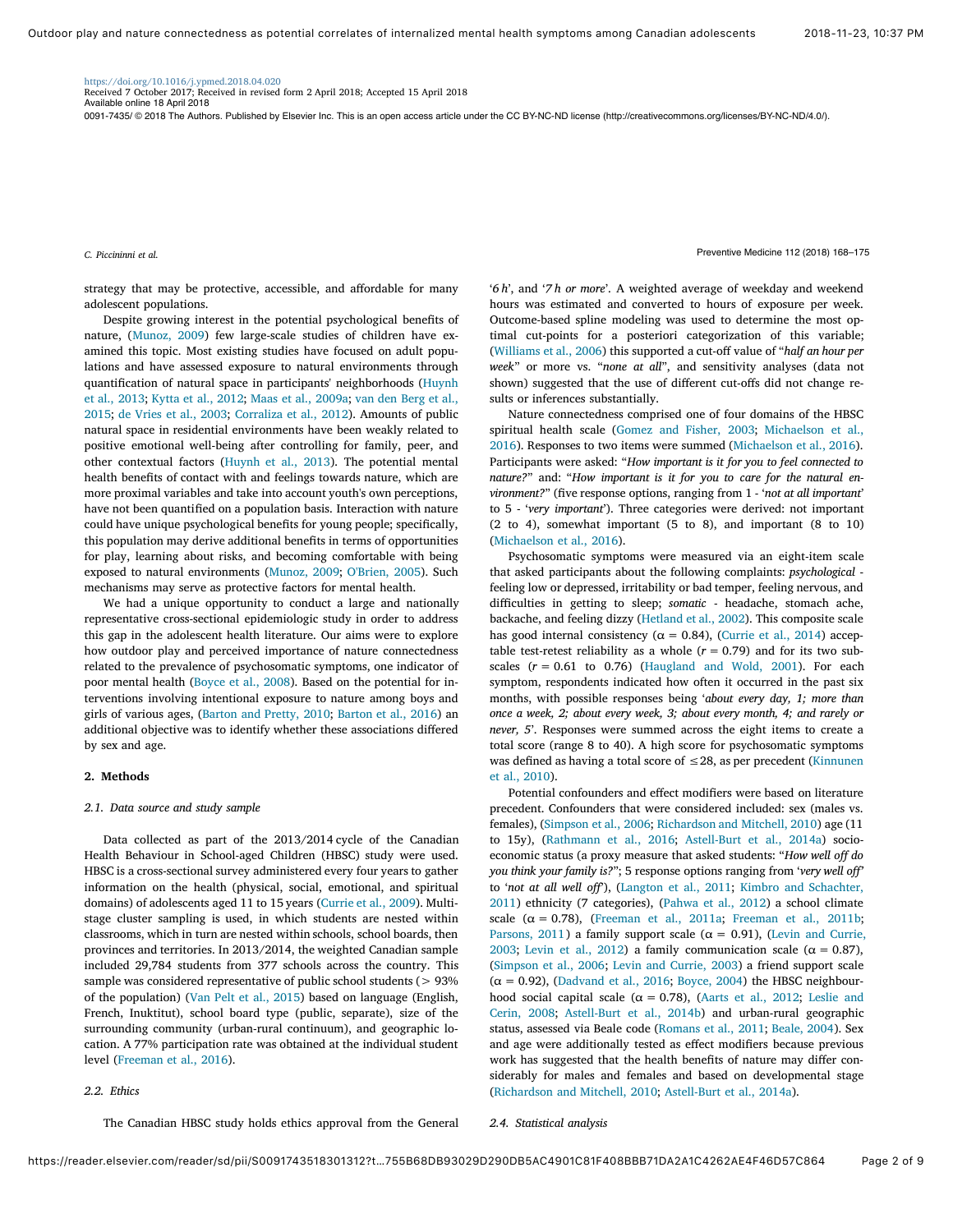Research Ethics Board at Queen's University and Public Health Agency of Canada/Health Canada. The plan for this analysis was also approved by the Queen's University Health Sciences and Affiliated Teaching Hospitals Research Ethics Board.

# 2.3. Key measures

Outdoor play was assessed using two items. The first asked students: "On weekdays, how many hours a day do you usually spend time playing outdoors outside school hours?" The second asked the same about weekends.[\(Freeman](#page-6-0) et al., 2016) For both questions, possible responses in hours/day were 'none at all', 'half an hour', '1 h', '2 h', '3 h', '4 h', '5 h',

to partition the variance at individual and then area (classroom and school) levels, and quantify the degree of clustering in the psychosomatic scale at each level. Next, using data from complete cases, generalized linear regression models were created using the PROC GENMOD procedure with a binomial distribution and log link function. To ensure parsimony, a backwards elimination strategy was used, starting with full models that included all potential confounders. Variables with  $P$ -values  $> 0.15$  were removed in descending order of significance. A change-in-estimate approach was then used to assess the consequences of variable removal, with any variables causing a change in the main effect estimate by 10% or greater kept in the final model [\(Greenland,](#page-6-0) 1989). Effect modification by sex and age was assessed through inclusion of two-way interaction terms.

Finally, we modeled associations between the two exposures and each of the eight individual psychosomatic symptoms, rather than the psychosomatic symptoms scale in full, in order to determine whether one symptom or a group of symptoms was unequally impacting the findings. In addition, in order to assess the impact of excluding those with missing data, sensitivity analyses involving imputation of missing data as the most extreme combinations of values for exposure and outcome variables were performed.

All analyses were conducted using SAS software version 9.4 (Cary, NC: SAS Institute Inc.).

### 3. Results

#### 3.1. Study sample

Our sample is described in [Table](#page-3-0) 1. After removing all participants with missing data, the final sample for complete case analyses was reduced from 29,784 to 20,697 students. There were no notable differences between those included and excluded with regards to key study variables, including outdoor play, nature connectedness, psychosomatic symptoms, sex, age, ethnicity, and perceived family wealth.

#### 3.2. Outdoor play and connections to nature

Participants reported playing outdoors outside of school hours for a mean of 15.0 (95% CI: 14.9 to 15.9) hours per week. A small portion (8.9%) of participants reported no outdoor play. Average weekly outdoor time was higher among males (16.8 h) than females (13.4 h) and decreased slightly with increasing grade from 15.8 h in Grade 6 to 14.1 h in Grade 10.

Connection to nature was considered 'important' by 59.2% of participants, with slight differences between males (57.2%) and females

Descriptive analyses were used to profile the full sample, as well as the individuals falling in the high psychosomatic symptoms category, according to each exposure variable and suspected confounder and effect modifier. Standardized weights were applied to ensure representativeness by province/territory, age, and sex. Ninety-five percent confidence intervals that accounted for the clustered nature of the sampling design were estimated for comparisons of proportions.

We then created a series of models to quantify the strength and significance of associations between the key exposures (outdoor play then nature connectedness) and high psychosomatic symptoms. Intraclass correlation coefficients (ICCs) [\(Merlo](#page-6-0) et al., 2006) were estimated

169

#### C. Piccininni et al. Preventive Medicine 112 (2018) 168–175

Models examining relationships between outdoor play and psychosomatic symptoms suggested effect modification by sex but not by age ([Table](#page-4-0) 2). After adjustment for confounding factors, outdoor play averaging > 0.5 h weekly was associated with a 24% (95% CI: 5%, 40%) reduction in the prevalence of high psychosomatic symptoms among females, while no statistically significant relationship was observed among males. Findings from spline models indicated a threshold effect whereby the prevalence of high psychosomatic symptoms decreased from 0.5 h of weekly outdoor play to 14 h weekly, while levels past this did not result in further benefit.

When examined for individual psychosomatic symptoms, outdoor play for > 0.5 h weekly was most strongly related to psychosomatic symptoms among females: feeling low or depressed (RR: 0.73; 95% CI: 0.56, 0.91), irritability or bad temper (RR: 0.72; 95% CI: 0.57, 0.91), feeling nervous (RR: 0.76; 95% CI: 0.62, 0.92), and difficulties in getting to sleep (RR: 0.75; 95% CI: 0.60, 0.92). Relationships between outdoor play and the four somatic symptoms were less consistent and not statistically significant ([Table](#page-4-0) 3).

# 3.5. Associations between nature connectedness and psychosomatic symptoms

Identifying connection to nature as 'somewhat important' or 'important' was associated with lower prevalence levels of psychosomatic symptoms, after adjusting for confounders [\(Table](#page-4-0) 4). This finding was observed consistently in groups defined by sex and age.

With respect to individual psychosomatic symptoms, nature connectedness was most strongly related to psychological symptoms: feeling low or depressed (RR: 0.72; 95% CI: 0.58, 0.88), irritability or bad temper (RR: 0.62; 95% CI: 0.52, 0.74), feeling nervous (RR: 0.84; 95% CI: 0.71, 0.99), and difficulties in getting to sleep (RR: 0.78; 95% CI: 0.66, 0.94) ([Table](#page-4-0) 5).

#### 4. Discussion

Using data from a nationally representative sample of Canadian adolescents, we found that engagement in outdoor play (even half hour per week, on average) was associated with decreased prevalence levels of psychological symptoms reported by females. We also found that an appreciation of the importance of feeling connected to nature was associated with decreased prevalence of psychosomatic symptoms in both males and females. The strongest relationships existed for the four items that make up the psychological dimension of a psychosomatic symptoms scale. Our findings therefore suggest a potential protective role of engagement with natural environments against symptoms of poor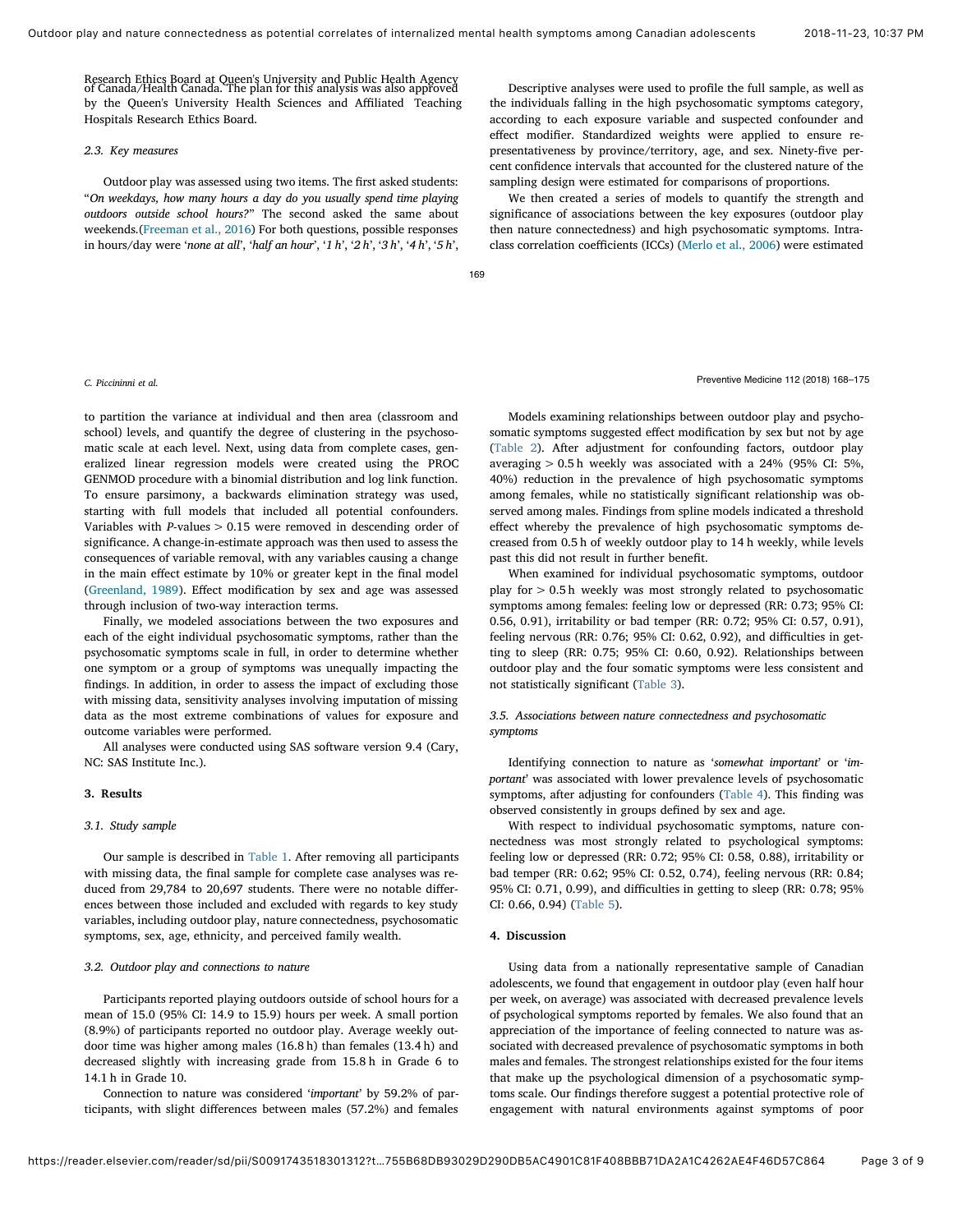(61.0%). This proportion decreased with increasing grade from 72.0% in Grade 6 students to 50.3% in Grade 10 students.

#### 3.3. Psychosomatic symptoms

<span id="page-3-0"></span>Approximately 28% of participants (18.9% of males, 37.5% of females) reported having high levels of psychosomatic symptoms. Higher proportions of females and older students reported experiencing each of the eight individual symptoms more often than once a week. We identified associations between having high psychosomatic symptoms and each of: perceived family wealth, ethnicity, urban-rural status, school climate, neighbourhood social capital, family support, family communication, and friend support [\(Table](#page-3-0) 1).

#### 3.4. Associations between outdoor play and psychosomatic symptoms

In empty models, the ICCs were 4.2% at the school level and 6.7% at the classroom level, indicating that homogeneity at the area level accounted for up to 10.9% of the observed variance in psychosomatic symptoms. Classrooms were specified as random effects in subsequent regression models.

mental health among Canadian adolescents. Our study contributes to an emergent body of literature on the potential importance of nature in the mental health of young people. Based on geographic information system analyses, weak and inconsistent relationships have been identified previously in Canadian analyses ([Huynh](#page-6-0) et al., 2013). The more consistent relationships identified in our study may be attributable to our application of more direct measures of usage and self-perceptions of the importance of natural space in the lives of children. Although proximity to and availability of natural space are determinants of its usage, mental health benefits derived from nature are more closely related to individual perceptions and usage patterns [\(McMahan](#page-6-0) and Estes, 2015; Sturm and [Cohen,](#page-7-0) 2014). Having participants report on subjective feelings of the importance of connectedness to nature captures such perceptions at a more personalized, and perhaps in terms of measures – more sensitive level. Analogous findings have been identifi ed for a number of well-being indicators in samples of Canadian university students [\(Nisbet](#page-6-0) et al., 2011).

It remains uncertain how much outdoor play is sufficient to affect the prevalence of poor mental health outcomes among adolescents. However, our findings are consistent with those of two other recent studies, both of which focused on adult samples, and which have

170

C. Piccininni et al. Preventive Medicine 112 (2018) 168–175

#### Table 1

Description of exposure variables and potential confounders and effect modifiers for full study sample and for students reporting high psychosomatic symptoms; Canadian 2013/2014 HBSC study.

|                               | Complete case sample<br>$(n = 20,697)$ |                      | High psychosomatic symptoms<br>$(n = 5928)$ |                   |
|-------------------------------|----------------------------------------|----------------------|---------------------------------------------|-------------------|
|                               | $\mathbf n$                            | Column %<br>(95% CI) | $\mathbf n$                                 | Row %<br>(95% CI) |
| Outdoor play                  |                                        |                      |                                             |                   |
| 0h weekly                     | 1775                                   | 8.5(8.2, 8.8)        | 712                                         | 40.1 (37.1,43.2)  |
| $0.5-6.5$ h weekly            | 5767                                   | 27.8 (27.3,28.3)     | 1753                                        | 30.4 (28.7,32.1)  |
| 7-13.5h weekly                | 4593                                   | 22.1 (21.7,22.6)     | 1231                                        | 26.8 (24.9,28.6)  |
| 14-34.5 h weekly              | 7018                                   | 33.8 (33.3,34.3)     | 1783                                        | 25.4 (23.9,26.8)  |
| $\geq$ 35 h weekly            | 1610                                   | 7.8(7.5, 8.1)        | 449                                         | 27.9 (24.8,31.0)  |
| Connection to nature          |                                        |                      |                                             |                   |
| Not important                 | 1885                                   | 9.1(8.8, 9.4)        | 829                                         | 44.0 (40.8,47.2)  |
| Somewhat important            | 6682                                   | 32.2 (31.7,32.7)     | 2112                                        | 31.6 (30.0,33.3)  |
| Important                     | 12,196                                 | 58.7 (58.2,59.2)     | 2964                                        | 24.3 (32.2,25.3)  |
| Sex                           |                                        |                      |                                             |                   |
| Female                        | 9821                                   | 47.3 (46.8,47.8)     | 3683                                        | 37.5 (36.3,38.7)  |
| Male                          | 10,942                                 | 52.7 (52.2,53.2)     | 2068                                        | 18.9 (17.7,19.8)  |
| Grade                         |                                        |                      |                                             |                   |
| 6                             | 2903                                   | 14.0 (13.7,14.4)     | 537                                         | 18.5 (16.7,20.2)  |
| 7                             | 3995                                   | 19.2 (18.8,19.6)     | 919                                         | 23.0 (21.3,24.6)  |
| 8                             | 4206                                   | 20.3 (19.9,20.7)     | 1140                                        | 27.1 (25.4,28.9)  |
| 9                             | 5060                                   | 24.4 (23.9,24.8)     | 1665                                        | 32.9 (31.1,34.7)  |
| 10                            | 4600                                   | 22.2 (21.7,22.7)     | 1628                                        | 35.4 (33.4,37.4)  |
| Perceived family wealth (SES) |                                        |                      |                                             |                   |
| Below average                 | 1904                                   | 9.2(8.7, 9.5)        | 918                                         | 48.2 (46.0,52.0)  |
| Average                       | 7130                                   | 34.4 (33.9,34.9)     | 2396                                        | 33.6 (32.1,35.1)  |
| Above average                 | 11,732                                 | 56.7 (56.2,57.1)     | 2628                                        | 22.4 (21.3,23.4)  |
| Ethnicity                     |                                        |                      |                                             |                   |
| Canadian dominant culture     | 16,574                                 | 79.8 (79.4,81.2)     | 4939                                        | 29.8 (28.8,30.7)  |
| African                       | 643                                    | 3.1(2.9,3.3)         | 125                                         | 19.4 (15.7,23.0)  |
| Arab & West Asian             | 359                                    | 1.7(1.6,1.8)         | 97                                          | 27.0 (21.0,32.9)  |
| East & Southeast Asian        | 1473                                   | 7.1(8.8,7.4)         | 379                                         | 25.7 (22.6,28.8)  |
| Latin American                | 212                                    | 1.0(0.9,1.1)         | 6                                           | 29.0 (20.6,37.5)  |
| South Asian & East Indian     | 816                                    | 3.9(3.7, 4.1)        | 161                                         | 19.7 (16.2,23.2)  |
| Other                         | 687                                    | 3.3(3.1,3.5)         | 161                                         | 23.5 (19.0,27.8)  |
| Urban-rural status            |                                        |                      |                                             |                   |
| 1 (most rural)                | 825                                    | 4.0(3.7, 4.3)        | 215                                         | 26.1 (23.4,28.8)  |
|                               |                                        |                      |                                             |                   |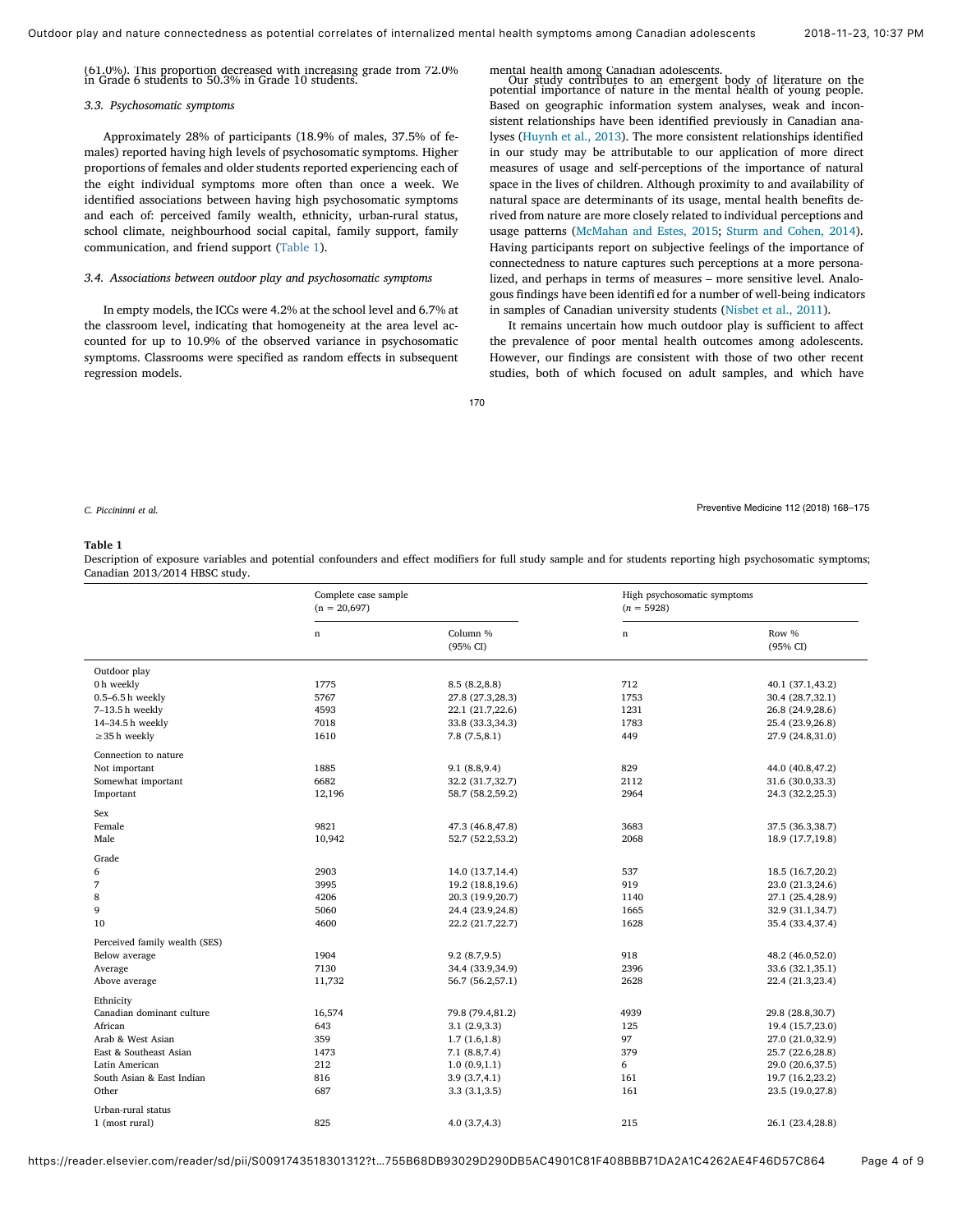Outdoor play and nature connectedness as potential correlates of internalized mental health symptoms among Canadian adolescents 2018-11-23, 10:37 PM

<span id="page-4-0"></span>

| $\frac{2}{3}$                | 7536<br>4013 | 36.4 (35.9,36.9)<br>19.4 (18.9,19.9) | 2246 | 29.8 (28.3,31.2)<br>27.7 (25.7,29.7) |
|------------------------------|--------------|--------------------------------------|------|--------------------------------------|
| $\overline{\mathbf{4}}$      | 5233         | 25.3 (25.0, 25.6)                    | 1491 | 28.5 (26.9,30.1)                     |
| 5 (most urban)               | 3157         | 15.3 (14.9,15.7)                     | 833  | 26.4 (24.6,28.2)                     |
| School climate               |              |                                      |      |                                      |
| Low                          | 6650         | 32.0 (31.5,32.5)                     | 3066 | 46.1 (44.5,47.8)                     |
| Medium                       | 7368         | 35.2 (34.7,35.7)                     | 1798 | 24.4 (23.0, 25.7)                    |
| High                         | 7089         | 32.8 (32.5, 33.5)                    | 1035 | 14.6 (13.5,15.7)                     |
| Neighbourhood social capital |              |                                      |      |                                      |
| Low                          | 6307         | 30.4 (29.9,30.9)                     | 2523 | 40.0 (38.3,41.7)                     |
| Medium                       | 7368         | 35.5 (35.0,36.0)                     | 1894 | 25.7 (24.4,27.1)                     |
| High                         | 7089         | 34.1 (33.6,34.6)                     | 1460 | 20.6 (19.3,21.9)                     |
| Family support               |              |                                      |      |                                      |
| Low                          | 7055         | 34.0 (33.5,34.5)                     | 3203 | 45.4 (43.8, 47.1)                    |
| Medium                       | 6963         | 33.5 (33.0,34.0)                     | 1532 | 22.0 (20.7,23.3)                     |
| High                         | 6746         | 32.5 (32.0,33.0)                     | 1113 | 16.5 (15.3,17.8)                     |
| Family communication         |              |                                      |      |                                      |
| Low                          | 6399         | 30.8 (30.3,31.3)                     | 2988 | 46.7 (45.0,48.3)                     |
| Medium                       | 7827         | 37.7 (37.2,38)                       | 1863 | 23.8 (22.5,25.1)                     |
| High                         | 6538         | 31.5 (31.0,32.0)                     | 1059 | 16.2 (15.0, 17.4)                    |
| Friend support               |              |                                      |      |                                      |
| Low                          | 6961         | 33.5 (33.0,34.0)                     | 2325 | 33.4 (31.9,34.9)                     |
| Medium                       | 7253         | 34.9 (34.4,35.4)                     | 1857 | 25.6 (24.2,27.0)                     |
| High                         | 6550         | 31.5 (31.0,32.0)                     | 1683 | 25.7 (24.3,27.2)                     |
|                              |              |                                      |      |                                      |

suggested as little as 30 min weekly may be protective ([Shanahan](#page-7-0) et al., [2016](#page-7-0); Kerr et al., [2012\)](#page-6-0). The majority (91.1%) of adolescents in our sample met this 30 min/week threshold. Scottish researchers similarly have concluded that being active in a natural environment even once

per week may be sufficient for positive benefits ([Mitchell,](#page-6-0) 2013). It also remains uncertain whether the apparent benefits of outdoor play were attributable to physical activity that occurs when outdoors, the benefits of increased social interaction that occur outdoors, or some other effect

171

C. Piccininni et al. Preventive Medicine 112 (2018) 168–175

#### Table 2

Results of multivariate log-binomial regression models for the association between weekly outdoor play and having high psychosomatic symptoms stratified by sex; Canadian 2013/2014 HBSC study.

| Outdoor play             | High psychosomatic<br>symptoms<br>% (95% CI) | Unadjusted<br>model<br>RR (95% CI) | Adjusted model <sup>a</sup><br>RR (95% CI) |  |  |
|--------------------------|----------------------------------------------|------------------------------------|--------------------------------------------|--|--|
| Males ( $n = 10,438$ )   |                                              |                                    |                                            |  |  |
| 0 h/week                 | 26.7 (22.5,30.9)                             | $1.00$ (ref)                       | $1.00$ (ref)                               |  |  |
| $\geq$ 0.5 h/week        | 18.8 (17.0,19.2)                             | 0.62(0.48, 0.79)                   | 0.99(0.72, 1.36)                           |  |  |
| $0.5 - 6.5$ h/week       | 19.0 (16.8,21.2)                             | 0.65(0.49, 0.88)                   | 1.07(0.74, 1.53)                           |  |  |
| 7-13.5 h/week            | 18.4 (16.0,20.7)                             | 0.63(0.48, 0.81)                   | 1.01(0.72, 1.40)                           |  |  |
| $14 - 34.5 h/$<br>week   | 17.0 (15.3,18.7)                             | 0.57(0.43, 0.76)                   | 0.92(0.65, 1.29)                           |  |  |
| $\geq$ 35 h/week         | 19.8 (16.3,23.3)                             | 0.68(0.49, 0.96)                   | 1.04 (0.70,1.56)                           |  |  |
| Females ( $n = 11,401$ ) |                                              |                                    |                                            |  |  |
| 0 h/week                 | 51.5 (47.4,55.6)                             | $1.00$ (ref)                       | $1.00$ (ref)                               |  |  |
| $\geq$ 0.5 h/week        | 36.1 (34.8,37.8)                             | 0.56(0.47, 0.67)                   | 0.76(0.60, 0.95)                           |  |  |
| $0.5 - 6.5$ h/week       | 37.7 (35.4,39.9)                             | 0.59(0.49, 0.72)                   | 0.78(0.61, 0.99)                           |  |  |
| 7-13.5 h/week            | 33.8 (31.1,36.5)                             | 0.50(0.41, 0.62)                   | 0.69(0.53, 0.89)                           |  |  |
| $14 - 34.5 h/$<br>week   | 35.2 (32.9,37.5)                             | 0.54(0.45, 0.65)                   | 0.76(0.59, 0.98)                           |  |  |
| $\geq$ 35 h/week         | 40.9 (35.4,46.3)                             | 0.69(0.52,0.91)                    | 0.92(0.64, 1.33)                           |  |  |

<sup>a</sup> Models adjusted for age, ethnicity, SES, school climate, family support, family communication, neighbourhood social capital, urban-rural status, and classroom-level clustering.

### Table 3

Results of adjusted log-binomial regression models for the association between weekly outdoor play ( $\geq 0.5$  h/week compared to 0 h/week) and having individual psychosomatic symptoms greater than once a week stratified by  $sex^2$ ;

#### Table 5

Results of adjusted log-binomial regression models for the association between perceived importance of nature connectedness ('important' compared to 'not important') and having individual psychosomatic symptoms greater than once a week<sup>a</sup> ( $n = 20,697$ ); Canadian 2013/2014 HBSC study.

| Symptom                          | Complete case sample<br>RR (95% CI) |  |
|----------------------------------|-------------------------------------|--|
|                                  | $1.00$ (ref)                        |  |
| Psychological                    |                                     |  |
| Feeling low/depressed            | 0.72(0.58, 0.88)                    |  |
| Irritability/bad temper          | 0.62(0.52, 0.74)                    |  |
| Feeling nervous                  | 0.84(0.71, 1.00)                    |  |
| Difficulties in getting to sleep | 0.78(0.66.0.94)                     |  |
| Somatic                          |                                     |  |
| Headache                         | 0.99(0.81, 1.21)                    |  |
| Stomach ache                     | 0.98(0.76, 1.26)                    |  |
| Backache                         | 0.85(0.69,1.04)                     |  |
| Feeling dizzy                    | 0.84(0.67.1.06)                     |  |

<sup>a</sup> Models adjusted for age, ethnicity, SES, school climate, family support, family communication, neighbourhood social capital, urban-rural status, and classroom-level clustering.

testing conducted as part of the HBSC survey protocol. Further, there is evidence that young people are more active during time spent outdoors compared to indoors, suggesting that physical activity remains the most likely explanation for any observed effects ([Leech](#page-6-0) et al., 2002).

Most of the benefits of these exposures to nature may be realized as improvements in the psychological rather than somatic dimensions of emotional health. Past work with the HBSC psychosomatic scale has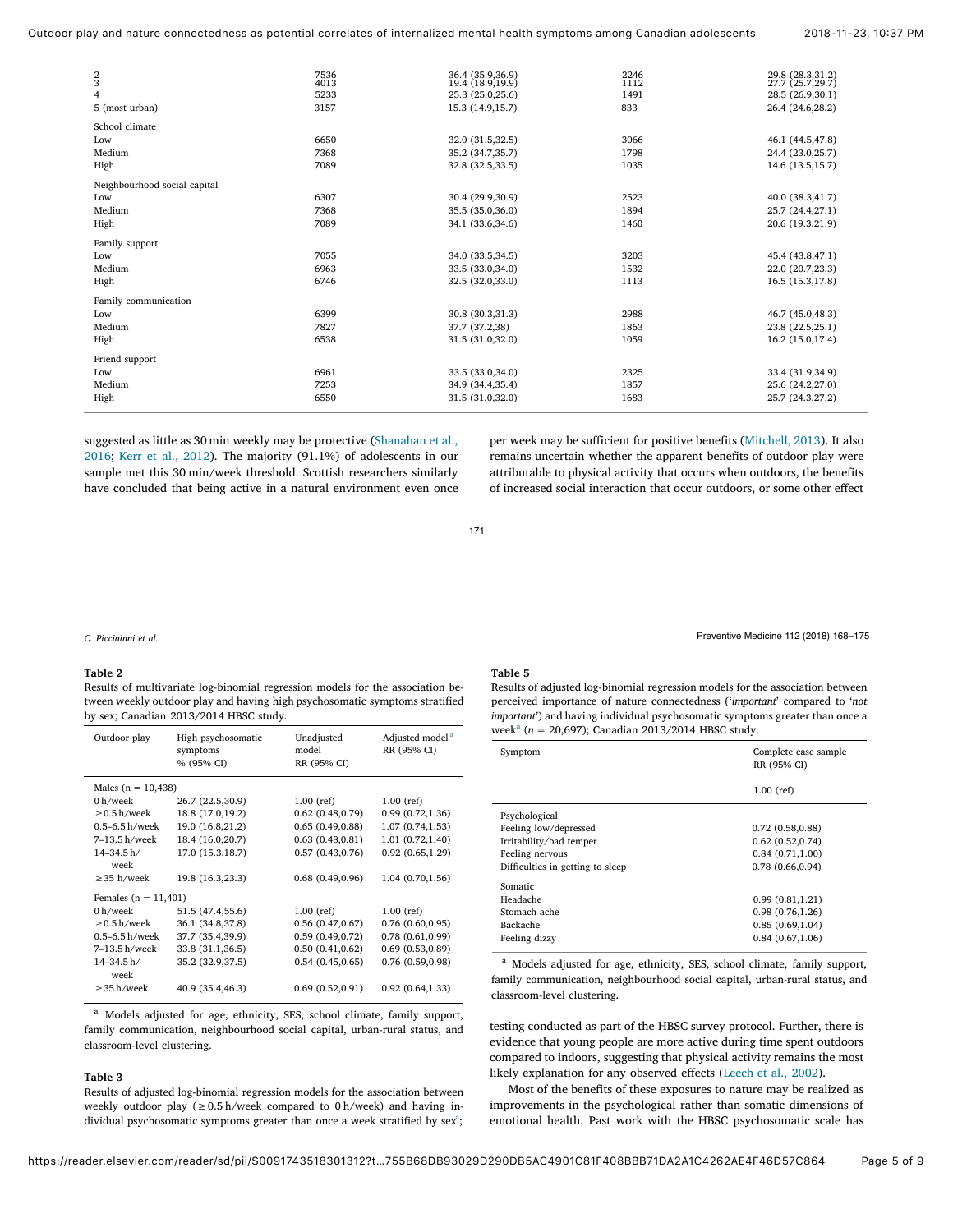<span id="page-5-0"></span>Canadian 2013/2014 HBSC study.  $Symptom$  Females  $(n = 11,401)$ RR (95% CI) Males ( $n = 10,438$ ) RR (95% CI) 1.00 (ref) 1.00 (ref) Psychological Feeling low/depressed 0.72 (0.58,0.91) 0.60 (0.42,0.86) Irritability/bad temper 0.72 (0.57,0.91) 0.91 (0.66,1.24) Feeling nervous 0.76 (0.62,0.92) 0.83 (0.62,1.13) Difficulties in getting to sleep 0.75 (0.60,0.92) 0.85 (0.67,1.09) Somatic Headache 0.95 (0.76,1.17) 0.83 (0.57,1.20) Stomach ache 0.81 (0.62,1.07) 0.93 (0.61,1.40)<br>Backache 0.98 (0.76.1.25) 0.90 (0.64.1.26)  $0.90 (0.64.1.26)$ Feeling dizzy 0.91 (0.72,1.16) 0.93 (0.63,1.38)

<sup>a</sup> Models adjusted for age, ethnicity, SES, school climate, family support, family communication, neighbourhood social capital, urban-rural status, and classroom-level clustering.

of being in outdoor environments. The survey question that focused on amounts of outdoor play was placed following a series of analogous questions quantifying physical activity, increasing the likelihood that respondents may have interpreted this questionnaire item as active play. This interpretation was also confirmed in initial focus group

established that the two dimensions may have unique etiologies re- quiring differentiated intervention [\(Currie](#page-6-0) et al., 2014). It is also thought that the two dimensions may differ in timing, with psychological symptoms being the initial expression of perceived stress, with the potential to develop into somatic symptoms in later stages of perceived stress ([Haugland](#page-6-0) et al., 2001). In this regard, exposures to nature may be more beneficial for adolescents with milder symptoms, and who are in the earlier stages of this etiological process. One important consideration is that the relationships studied may occur at ages younger than those included in the HBSC sample. Unfortunately, data pertaining to younger children were not available to our group, and therefore, conclusions about the earliest possible etiological stages cannot be drawn in the present study.

Differences in associations between outdoor play and psychosomatic symptoms observed for boys and girls are consistent with precedent ([Annerstedt](#page-5-0) et al., 2012; [Triguero-Mas](#page-7-0) et al., 2015; [Wiens](#page-7-0) et al., [2016;](#page-7-0) Faber [Taylor](#page-6-0) et al., 2002). Sex differences in the expression of poor mental health are another likely explanation of this finding. In general, females tend to report and be diagnosed with higher rates of mood and anxiety disorders while males show higher rates of antisocial disorders [\(Eaton](#page-6-0) et al., 2012). Among other influences, the attribution of these sex differences to different average standings on internalizing and externalizing dimensions of emotional expression has garnered

#### Table 4

Results of multivariate log-binomial regression models for the association between perceived importance of nature connectedness and having high psychosomatic symptoms (n = 20,697); Canadian 2013/2014 HBSC study.

| Nature connectedness | High psychosomatic symptoms<br>% (95% CI) | Unadjusted model<br>RR (95% CI) | Adjusted model <sup>a</sup><br>RR (95% CI) | Females<br>$(n = 11.041)^{a}$<br>RR (95% CI) | Males<br>$(n = 10,438)^{a}$<br>RR (95% CI) |
|----------------------|-------------------------------------------|---------------------------------|--------------------------------------------|----------------------------------------------|--------------------------------------------|
| Not important        | 44.0 (40.8,47.2)                          | 1.00 (ref)                      | $1.00$ (ref)                               | $1.00$ (ref)                                 | $1.00$ (ref)                               |
| Somewhat             | 31.6 (30.0, 33.3)                         | 0.59(0.51, 0.69)                | 0.79(0.66.0.95)                            | 0.77(0.59, 0.98)                             | 0.78(0.57,0.98)                            |
| Important            | 24.3 (32.2, 25.3)                         | 0.42(0.36, 0.49)                | 0.75(0.62, 0.91)                           | 0.71(0.55, 0.93)                             | 0.77(0.55,0.97)                            |

<sup>a</sup> Model adjusted for sex (overall adjusted model only) and age, ethnicity, SES, school climate, family support, family communication, neighbourhood social capital, urban-rural status, and classroom-level clustering.

# 172

substantial support ([Eaton](#page-6-0) et al., 2012). Thus, it is possible that the findings would have been different if an externalizing measure such as antisocial or risky behaviour had been used, as this type of measure may provide a better indication of poor mental health among male adolescents. In addition to a tendency to internalize, excesses in symptoms among females have also been attributed to a stronger female disposition to attend to bodily cues and a greater willingness to report perceived symptoms to others [\(Gijsbers](#page-6-0) Van Wijk and Kolk, [1997](#page-6-0); [Barsky](#page-5-0) et al., 2001). Past research has also suggested that certain aspects of males' tendency to externalize may actually protect adolescent boys against developing some of the symptoms included in the psychological dimension of the scale ([Chaplin](#page-6-0) and Aldao, 2013). For these reasons, the use of different cut-off values for males and females to be classified as having high psychosomatic symptoms may be warranted.

Strengths and limitations of our analysis warrant comment. We considered both the usage of outdoor space and subjective feelings of connectedness to nature in a series of novel analyses. Many past studies [\(Huynh](#page-6-0) et al., 2013; [Kytta](#page-6-0) et al., 2012; Maas et al., [2009a;](#page-6-0) van den [Berg](#page-7-0) et al., [2015;](#page-7-0) de [Vries](#page-6-0) et al., 2003; [Corraliza](#page-6-0) et al., 2012) have used geographic measures to indicate the amount of natural space in the area

# C. Piccininni et al. Preventive Medicine 112 (2018) 168–175

making longer and more frequent visits to green spaces in adulthood ([Pretty](#page-7-0) et al., 2009; Wells and [Lekies,](#page-7-0) 2006; Snell et al., [2016;](#page-7-0) [Collado](#page-6-0) et al., [2013\)](#page-6-0). In contrast, low levels of contact with nature during this critical developmental window have been shown to track across the life course, and have a detrimental effect on future health and well-being ([Pretty](#page-7-0) et al., 2007; [Pretty](#page-7-0) et al., 2009; Wells and [Lekies,](#page-7-0) 2006; [Snell](#page-7-0) et al., [2016](#page-7-0)). For female adolescents, spending time outdoors may constitute an affordable and widely accessible way to promote mental well-being and provide a buffer against developing poor mental health. For all adolescents, nature contact may promote mental well-being through its positive effect on nature connectedness [\(Collado](#page-6-0) et al., [2013;](#page-6-0) [Kamitsis](#page-6-0) and Francis, 2013; [Mayer](#page-6-0) et al., 2009). Strategies that aim to foster this intricate link, while addressing barriers to outdoor play and nature connectedness, may prove particularly beneficial.

# Acknowledgments

We thank members of the international and national HBSC team. International coordinator of the HBSC survey is Dr. Jo Inchley, University of St. Andrews, Scotland. The international databank manager is Dr. Oddrun Samdal, University of Bergen, Norway. The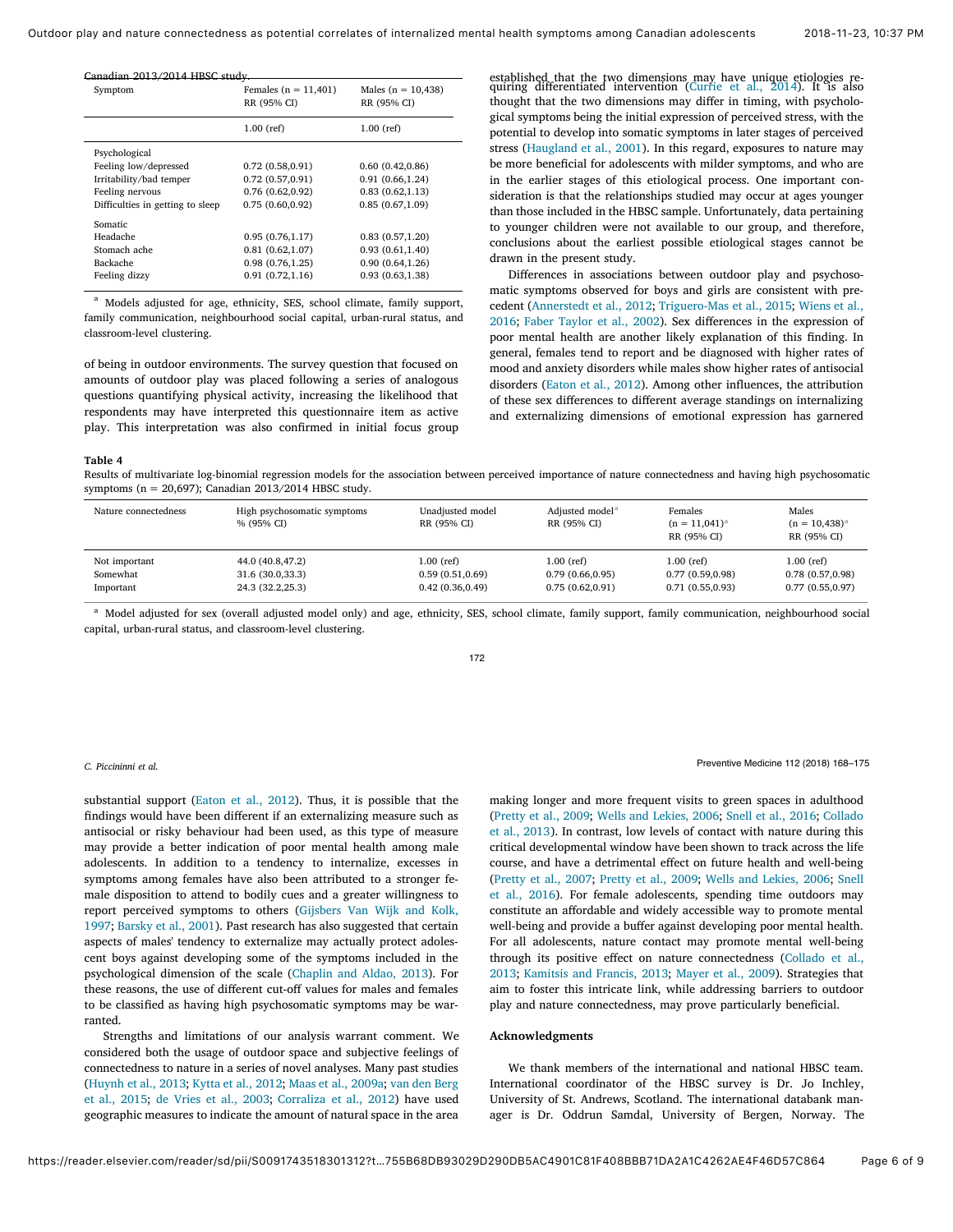<span id="page-6-0"></span>surrounding participants' homes or schools, which does not take usage of and self-perceptions of the importance of nature into account. Mea- sures used in this study are more likely sensitive to the lived experiences of young people, who use and perceive nature differently from adults and who may be subject to parental control of their decision making on where, when, and how they interact with the outdoors, regardless of the amount of natural space in the surrounding area. Because of its large sample size, the study also had sufficient power to identify existing associations in a robust and national analysis. In terms of limitations, since outdoor activity or connections to nature may be considered socially desirable, respondents may have overestimated their participation. This may have resulted in bias in the form of underestimation of observed effect estimates, assuming social desirability was non-differential according to the presence of psychosomatic symptoms. Second, recalled measures are prone to error, which can alter the likelihood of identifying associations. Third, because crosssectional designs measure both the exposure and outcome at a single time point, these designs do not allow for confirmation of temporality, and therefore, causality. It is plausible that poor emotional health among adolescents may impact their usage of and feelings towards the outdoors, resulting in reverse causality. Further, the outcome of high psychosomatic symptoms may also have preceded engagement in outdoor activities. However, in studies of nature and health, the most common, cited theoretical frameworks [\(Mitchell,](#page-6-0) 2013; [Ulrich,](#page-7-0) 1979; Kaplan and [Kaplan,](#page-6-0) 1989; [Pretty](#page-7-0) et al., 2007; [Thompson](#page-7-0) Coon et al., [2011](#page-7-0); [Richardson](#page-7-0) et al., 2013; [Sugiyama](#page-7-0) et al., 2008; [Maas](#page-6-0) et al., [2009b;](#page-6-0) Townsend and [Weerasuriya,](#page-7-0) 2010; [Wilson,](#page-7-0) [1984](#page-7-0)) do state that measures of mood, stress and other components of mental health should be considered as outcomes. In addition, both experimental and longitudinal designs also have their own inherent methodological challenges, including cost and challenges in following large groups of children over time. Experimental study designs are challenged by the need to randomize children to exposure to the outdoors, which can be impractical. Finally, measuring and controlling for important covariates have been identified as a methodological gap in past research on nature and mental health. Though we attempted to control for most potential confounders, there are likely other factors that contribute to the risk of poor mental health, such as having a history of mental illness, which were not measured on the HBSC ([Howren](#page-6-0) and Suls, 2011).

This is not the first study to conclude that exposure to nature may constitute an effective strategy for preventing poor mental health at the population level; [\(Shanahan](#page-7-0) et al., 2016; Gill, [2014](#page-6-0); [Chawla,](#page-6-0) 2015) nonetheless, this study adds evidence on the unique experiences of young people. Increased participation in outdoor activities during childhood and adolescence has been found to increase the likelihood of Canadian principal investigators of the 2014 HBSC were Drs. John Freeman and William Pickett, Queen's University, and its national co- ordinator was Matthew King.

# Funding

The Public Health Agency of Canada funded Cycle 7 of the Health Behaviour in School-aged Children Survey in Canada (Contract CD016- 123017). Additional support for this analysis included operating grants from the Canadian Institutes of Health Research (CIHR; Grants MOP 97962; MOP 341188) and CIHR with the Heart and Stroke Foundation of Canada (PCR 101415). The funders had no role in study design, data collection and analysis, decision to publish, or preparation of the manuscript. Caroline Piccininni was supported by a Canadian Institutes of Health Research Frederick Banting and Charles Best Canada Graduate Scholarship Masters Award.

# Conflicts of interest

The authors have no conflicts of interest to declare.

#### References

- Aarts, M.-J., de Vries, S.I., van Oers, H.A.M., Schuit, A.J., 2012. Outdoor play among children in relation to neighborhood characteristics: a cross-sectional neighborhood observation study. Int. J. Behav. Nutr. Phys. Act. 9, 98. http://dx.doi.org/10.1186/ 2046-1682-4-13.
- Annerstedt, M., Östergren, P.-O., Björk, J., Grahn, P., Skärbäck, E., Währborg, P., 2012. Green qualities in the neighbourhood and mental health – results from a longitudinal cohort study in Southern Sweden. BMC Public Health 12 (337). http://dx.doi.org/10. 1186/1471-2458-12-337.
- Astell-Burt, T., Mitchell, R., Hartig, T., 2014a. The association between green space and mental health varies across the lifecourse. A longitudinal study. J. Epidemiol. Community Health 68, 578–583. http://dx.doi.org/10.1136/jech-2013-203767.
- Astell-Burt, T., Feng, X., Mavoa, S., Badland, H.M., Giles-Corti, B., 2014b. Do low-income neighbourhoods have the least green space? A cross-sectional study of Australia's most populous cities. BMC Public Health 14 (292). http://dx.doi.org/10.1186/1471- 2458-14-292.
- Barsky, A.J., Peekna, H.M., Borus, J.F., 2001. Somatic symptom reporting in men and women. J. Gen. Intern. Med. 16 (4), 266–275.
- Barton, J., Pretty, J., 2010. What is the best dose of nature and green exercise for improving mental health? A multi-study analysis. Environ. Sci. Technol. 44, 3947–3955. http://dx.doi.org/10.1021/es903183r.
- Barton, J., Bragg, R., Pretty, J., Roberts, J., Wood, C., 2016. The wilderness expedition: an effective life course intervention to improve young people's well-being and connectedness to nature. J. Exp. Educ. 39 (391), 59–72. http://dx.doi.org/10.1177/ 1053825915626933.
- Beale, C., 2004. Measuring rurality: Rural-urban continuum codes. United States Department of Agriculture, Economic Research Service. http://www.ers.usda.gov/ briefing/Rurality/RuralUrbCo.
- Boyce, W.F., 2004. Young People in Canada: Their Health and Well-Being. http://www.

173

### C. Piccininni et al. Preventive Medicine 112 (2018) 168–175

phac-aspc.gc.ca/hp-ps/dca-dea/publications/hbsc-2004/index-eng.php. Boyce, W.F., King, M.A., Roche, J., 2008. Healthy Settings for Young People in Canada. Canadian Mental Health Associations http://www.cmha.ca/media/fast-facts-about-

mental-illness/#.WZgu6a2ZPVo, Accessed date: 12 March 2018.

- Chaplin, T.M., Aldao, A., 2013. Gender differences in emotion expression in children: a meta-analytic review. Psychol. Bull. 139 (4), 735–765. http://dx.doi.org/10.1037/ a0030737.
- Chawla, L., 2015. Benefits of nature contact for children. J. Plan. Lit. 30 (4), 433–452. http://dx.doi.org/10.1177/0885412215595441.
- Collado, S., Staats, H., Corraliza, J.A., 2013. Experiencing nature in children's summer camps: affective, cognitive and behavioural consequences. J. Environ. Psychol. 33, 37–44. http://dx.doi.org/10.1016/j.jenvp.2012.08.002.
- Corraliza, J., Collado, S., Bethelmy, L., 2012. Nature as a moderator of stress in urban children. Procedia. Soc. Behav. Sci. 38, 253–263. http://dx.doi.org/10.1016/j. sbspro.2012.03.347.

Craig, W., Pepler, D., 2014. Trends in Healthy Development and Healthy Relationships: Trends Analysis of Canadian Data from the Health Behaviour in School- Aged

HBSC physical activity focus group. Interrelationships of adolescent physical activity, screen-based sedentary behaviour, and social and psychological health. Int. J. Public Health 54 (Suppl. 2), 191–198. http://dx.doi.org/10.1007/s00038-009-5410-z.

- Kamitsis, I., Francis, A.J.P., 2013. Spirituality mediates the relationship between engagement with nature and psychological well-being. J. Environ. Psychol. 36, 136–143.
- Kaplan, R., Kaplan, S., 1989. The experience of nature: a psychological. Perspective. http://dx.doi.org/10.1177/030913259201600333.
- Kerr, J., Marshall, S., Godbole, S., et al., 2012. The relationship between outdoor activity and health in older adults using GPS. Int. J. Environ. Res. Public Health 9, 4615–4625. http://dx.doi.org/10.3390/ijerph9124615.
- Kimbro, R.T., Schachter, A., 2011. Neighborhood poverty and maternal fears of children's outdoor play. Fam. Relat. 60 (4), 461–475. http://dx.doi.org/10.1111/j.1741-3729. 2011.00660.x.
- Kinnunen, P., Laukkanen, E., Kylmä, J., 2010. Associations between psychosomatic symptoms in adolescence and mental health symptoms in early adulthood. Int. J. Nurs. Pract. 16, 43–50. http://dx.doi.org/10.1111/j.1440-172X.2009.01782.x.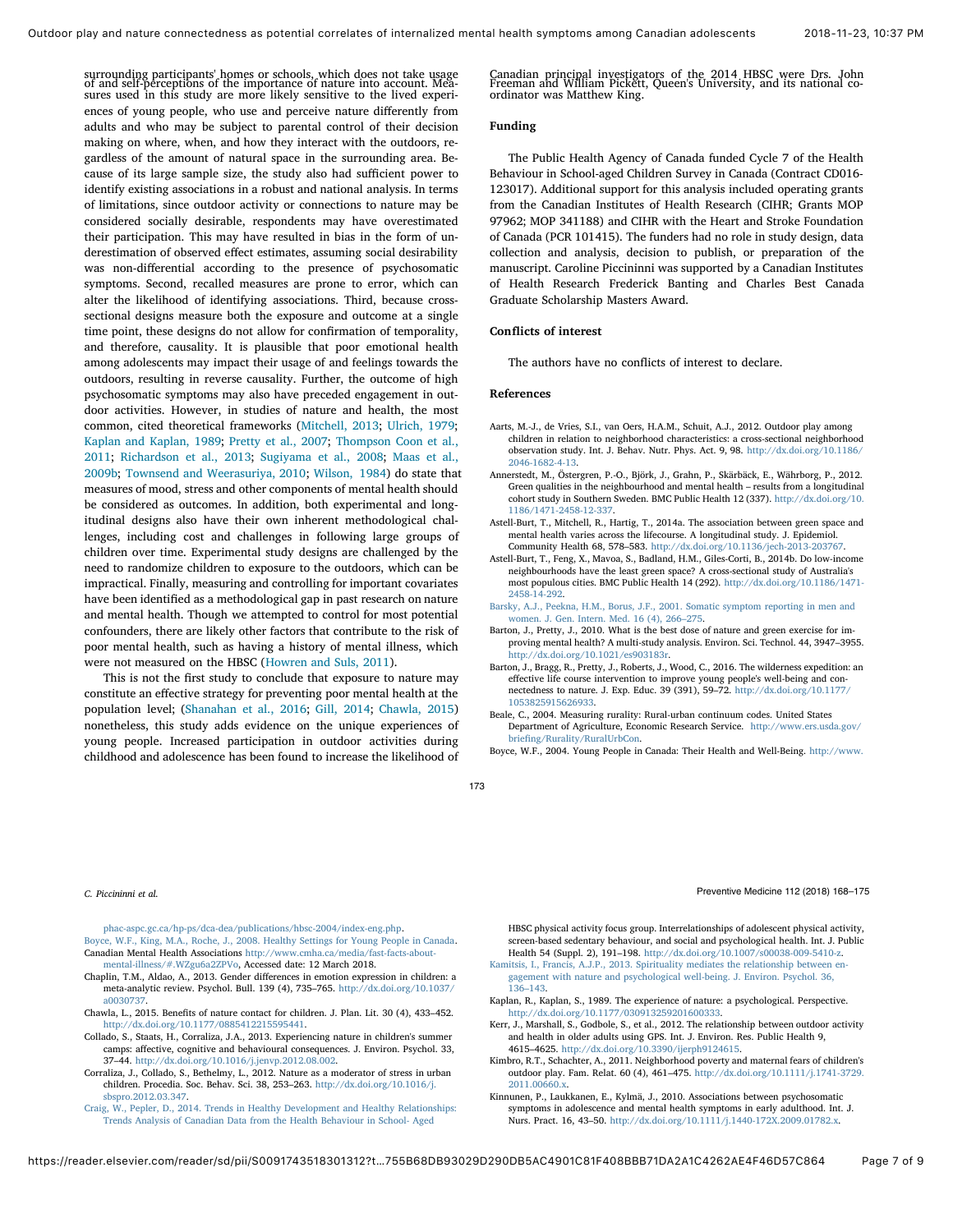- Children (HBSC).<br>Currie, C., Gabhainn, S.N., Godeau, E., International HBSC Network Coordinating<br>Committee, 2009. The health behaviour in school-aged children: WHO collaborative cross-national (HBSC) study: origins, concept, history and development 1982–2008. Int. J. Public Health 54, S131–S139. http://dx.doi.org/10.1007/s00038-009-5404-x.
- Currie, C., Inchley, J., Molcho, M., Lenzi, M., Weselska, Z., Wild, F., 2014. Health Behaviour in School-Aged Children (HBSC) Study Protocol: Background, Methodology, and Mandatory Items for the 2013/2014 Survey. St Andrews University, Scotland. http://www.hbsc.org.
- <span id="page-7-0"></span>Cyranowski, J.M., Frank, E., Young, E., Shear, M.K., 2000. Adolescent onset of the gender difference in lifetime rates of major depression: a theoretical model. Arch. Gen. Psychiatry 57 (1), 21–27.
- Dadvand, P., Bartoll, X., Basagaña, X., et al., 2016. Green spaces and general health: roles of mental health status, social support, and physical activity. Environ. Int. 91, 161–167. http://dx.doi.org/10.1016/j.envint.2016.02.029.
- de Vries, S., Verheij, R.A., Groenewegen, P.P., Spreeuwenberg, P., 2003. Natural environments — healthy environments? An exploratory analysis of the relationship between greenspace and health. Environ. Plan. A 35, 1717–1731. http://dx.doi.org/ 10.1068/a35111.
- Driessnack, Martha A., 2009. Children and nature-deficit disorder. J. Spec. Pediatr. Nurs. 14 (1), 73–75.
- Eaton, N.R., Keyes, K.M., Krueger, R.F., et al., 2012. An invariant dimensional liability model of gender differences in mental disorder prevalence: evidence from a national sample. J. Abnorm. Psychol. 121 (1), 282–288. http://dx.doi.org/10.1037/ a0024780.An.
- Faber Taylor, A., Kuo, F.E., Sullivan, W.C., 2002. Views of nature and self-discipline: evidence from inner city children. J. Environ. Psychol. 22, 49–63. http://dx.doi.org/ 10.1006/jevp.2001.0241.
- Freeman, J.G., King, M., Pickett, W., 2011a. The health of Canada's young people: a mental health. Focus 1–194. http://site.ebrary.com/lib/queen/reader.action? docID=10545263.
- Freeman, J., King, M., Pickett, W., 2011b. Protective roles of home and school environments for the health of young Canadians. J. Epidemiol. Community Health 65, 438–444.
- Freeman, J.G., King, M., Pickett, W., 2016. Health behaviour in school-aged children (HBSC) in Canada: focus on relationships. http://healthycanadians.gc.ca/ publications/science-research-sciences-recherches/health-behaviour-childrencanada-2015-comportements-sante-jeunes/index-eng.php#c15.
- Gijsbers Van Wijk, C.M.T., Kolk, A.M., 1997. Sex differences in physical symptoms: the contribution of symptom perception theory. Soc. Sci. Med. 45 (2), 231–246. http:// dx.doi.org/10.1016/S0277-9536(96)00340-1.
- Gill, T., 2014. The benefits of children's engagement with nature: a systematic literature review. Child Youth Environ. 24 (2), 10–34. http://dx.doi.org/10.7721/chilyoutenvi. 24.2.0010.
- Goldbeck, L., Schmitz, T.G., Besier, T., Herschbach, P., Henrich, G., 2007. Life satisfaction decreases during adolescence. Qual. Life Res. 16 (6), 969–979.
- Gomez, R., Fisher, J.W., 2003. Domains of spiritual well-being and development and validation of the spiritual well-being questionnaire. Personal. Individ. Differ. 35 (8), 1975–1991. http://dx.doi.org/10.1016/S0191-8869(03)00045-X.
- Greenland, S., 1989. Commentary modeling and variable selection in epidemiologic analysis. Am. J. Public Health 79, 340–349. http://www.medicine.mcgill.ca/ epidemiology/hanley/c678/greenlan.pdf, Accessed date: 19 April 2017.
- Haugland, S., Wold, B., 2001. Subjective health complaints in adolescence— reliability and validity of survey methods. J. Adolesc. 24, 611–624. http://dx.doi.org/10.1006/ jado.2000.0393.
- Haugland, S., Wold, B., Stevenson, J., Aaro, L.E., Woynarowska, B., 2001. Subjective health complaints in adolescence. A cross-national comparison of prevalence and dimensionality. Eur. J. Pub. Health 11 (1), 4–10.
- Hetland, J., Torsheim, T.T., Aaro, L.E.A., 2002. Subjective health complaints in adolescence: dimensional structure and variation across gender and age. Scand. J Public Health 30 (14), 223–230.
- Howren, M.B., Suls, J., 2011. The symptom perception hypothesis revised: depression and anxiety play different roles in concurrent and retrospective physical symptom reporting. J. Pers. Soc. Psychol. 100 (1), 182–195. http://dx.doi.org/10.1037/ a0021715.
- Huynh, Q., Craig, W., Janssen, I., Pickett, W., 2013 Apr 29. Exposure to public natural space as a protective factor for emotional well-being among young people in Canada. BMC Public Health 13, 407. http://dx.doi.org/10.1186/1471-2458-13-407.
- Iannotti, R.J., Janssen, I., Haug, E., Kololo, H., Annaheim, B., Borraccino, A., 2009 Sep.

Koivumaa-Honkanen, H., Honkanen, R., Viinamaeki, H., Heikkilae, K., Kaprio, J., Koskenvuo, M., 2001. Life satisfaction and suicide: a 20-year follow-up study. Am. J. Psychiatr. 158 (3), 433–439.

- Kytta, A.M., Broberg, A.K., Kahila, M.H., 2012. Urban environment and children's active lifestyle: SoftGIS revealing children's behavioral patterns and meaningful places. Am. J. Health Promot. 26 (5), e137–e149. http://dx.doi.org/10.4278/ajhp.100914- QUAN-310.
- Langton, E.G., Collishaw, S., Goodman, R., Pickles, A., Maughan, B., 2011. An emerging income differential for adolescent emotional problems. J. Child Psychol. Psychiatry Allied Discip. 52 (10), 1081–1088. http://dx.doi.org/10.1111/j.1469-7610.2011. 02447.x.
- Leech, J.A., Nelson, W.C., Burnett, R.T., Aaron, S., Raizenne, M.E., 2002. It's about time: a comparison of Canadian and American time-activity patterns. J. Expo. Anal. Environ. Epidemiol. 12, 427–432. http://dx.doi.org/10.1038/sj.jea.7500244.
- Leslie, E., Cerin, E., 2008. Are perceptions of the local environment related to neighbourhood satisfaction and mental health in adults? Prev. Med. 47, 273–278. http:// dx.doi.org/10.1016/j.ypmed.2008.01.014.
- Levin, K.A., Currie, C., 2003. Family structure, mother-child communication, father-child communication, and adolescent life satisfaction: a cross-sectional multilevel analysis. Health Educ. Young Consum. J. Child Serv. Iss. Health Educ. 110 (3), 152–168. http://dx.doi.org/10.1108/09654281011038831. (Accessed May 24, 2016).
- Levin, K.A., Dallago, L., Currie, C., 2012. The association between adolescent life satisfaction, family structure, family affluence and gender differences in parent–child communication. Soc. Indic. Res. 106, 287–305. http://dx.doi.org/10.1007/s11205- 011-9804-y.

Louv, R., 2005. Last Child in the Woods. Richard Louv.

- Maas, J., Verheij, R.A., de Vries, S., Spreeuwenberg, P., Schellevis, F.G., Groenewegen, P.P., 2009a. Morbidity is related to a green living environment. J. Epidemiol. Community Health 63 (12), 967–973. http://dx.doi.org/10.1136/jech.2008.079038.
- Maas, J., van Dillen, S.M.E., Verheij, R.A., Groenewegen, P.P., 2009b. Social contacts as a possible mechanism behind the relation between green space and health. Health Place 15, 586–595. http://dx.doi.org/10.1016/j.healthplace.2008.09.006.
- Mayer, F.S., McPherson Frantz, C., Bruehlman-Senecal, E., Dolliver, K., 2009. Why is nature beneficial? The role of connectedness to nature. Environ. Behav. 41 (5), 607–643. http://dx.doi.org/10.1177/0013916508319745.
- McCurdy, L.E., Winterbottom, K.E., Mehta, S.S., Roberts, J.R., 2010. Using nature and outdoor activity to improve children's health. Curr. Probl. Pediatr. Adolesc. Health Care. 40, 102–117. http://dx.doi.org/10.1016/j.cppeds.2010.02.003.
- McMahan, E.A., Estes, D., 2015. The effect of contact with natural environments on positive and negative affect: a meta-analysis. J. Posit. Psychol. 10 (6), 507–519. http:// dx.doi.org/10.1080/17439760.2014.994224.
- Merikangas, K., He, J., Burstein, M., et al., 2011. Lifetime prevalence of mental disorders in US adolescents: results from the National Comorbidity Study-adolescent supplement. J. Am. Acad. Child Adolesc. Psychiatry 49 (10), 980–989. http://dx.doi.org/ 10.1016/j.jaac.2010.05.017.Lifetime.
- Merlo, J., Chaix, B., Ohlsson, H., et al., 2006. A brief conceptual tutorial of multilevel analysis in social epidemiology: using measures of clustering in multilevel logistic regression to investigate contextual phenomena. J. Epidemiol. Community Health 60, 290–297. http://dx.doi.org/10.1136/jech.2004.029454.
- Michaelson, V., Brooks, F., Jirásek, I., et al., 2016. Developmental patterns of adolescent spiritual health in six countries. SSM – Popul. Heal. 2, 294–303. http://dx.doi.org/10. 1016/j.ssmph.2016.03.006.
- Mitchell, R., 2013. Is physical activity in natural environments better for mental health than physical activity in other environments? Soc. Sci. Med. 91, 130–134. http://dx. doi.org/10.1016/j.socscimed.2012.04.012.
- Munoz, S.-A., 2009. Children in the Outdoors: a Literature Review. Australian Camps Association, Forres, Scotland.
- Navaneelan, T., 2012. Suicide rates: an overview. In: Health at a Glance, Statistics Canada Catalogue No. 82-624-X, . http://www.statcan.gc.ca/pub/82-624-x/2012001/ article/11696-eng.htm, Accessed date: 12 March 2018.
- Nisbet, E.K., Zelenski, J.M., Murphy, S.A., 2011. Happiness is in our nature: exploring nature relatedness as a contributor to subjective well-being. J. Happiness Stud. 12, 303–322. http://dx.doi.org/10.1007/s10902-010-9197-7.

O'Brien, L., 2005. Trees and Woodlands: Nature's Health Service (Farnham, Surrey). . Pahwa, P., Karunanayake, C.P., McCrosky, J., Thorpe, L., 2012. Longitudinal trends in

- mental health among ethnic groups in Canada. Chronic Dis. Inj. Can. 32 (3), 164–176.
- Parsons, A., 2011. Young Children and Nature: Outdoor Play and Development, Experiences Fostering Environmental Consciousness, and the Implications on

174

C. Piccininni et al. Preventive Medicine 112 (2018) 168–175

Playground Design. https://theses.lib.vt.edu/theses/available/etd-05062011- 114155/unrestricted/Parsons\_AE\_T\_2011.pdf, Accessed date: 5 July 2016.

Patel, V., Flisher, A.J., Hetrick, S., McGorry, P., 2007. Mental health of young people: a global public-health challenge. Lancet 369, 1302–1313. http://dx.doi.org/10.1016/ S0140-6736(07)60368-7.

Patton, G.C., Sawyer, S.M., Santelli, J.S., Ross, D.A., Afifi, R., Allen, N.B., Arora, M.,

Policy Econ. 17 (1), 19–24.

Sugiyama, T., Leslie, E., Giles-Corti, B., Owen, N., 2008. Associations of neighbourhood greenness with physical and mental health: do walking, social coherence and local social interaction explain the relationships? J. Epidemiol. Community Health 62, e9. http://dx.doi.org/10.1136/jech.2007.064287.

Thompson Coon, J., Boddy, K., Stein, K., Whear, R., Barton, J., Depledge, M.H., 2011.